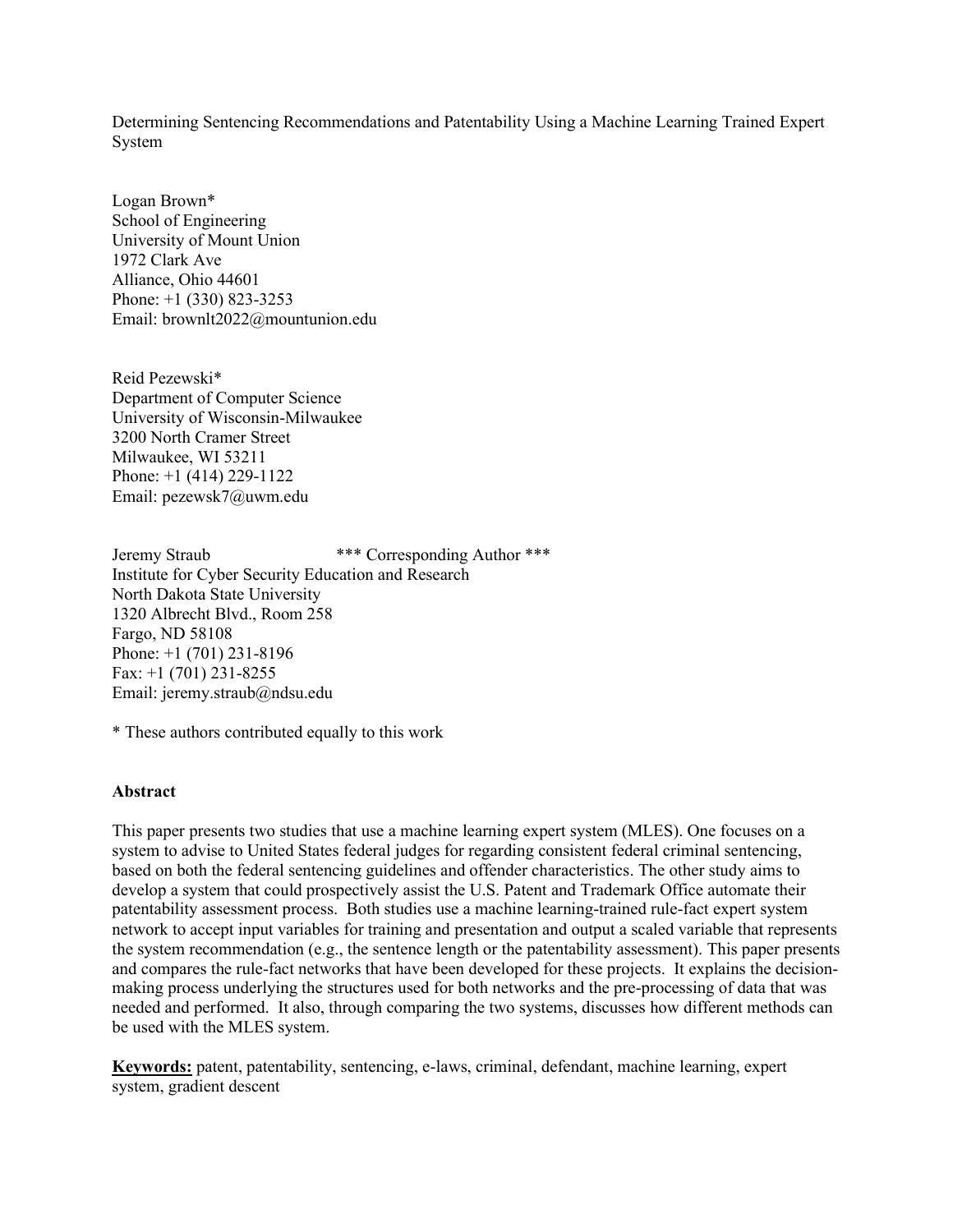#### **1. Introduction**

A large collection of laws and regulations governs the operations of society. In the United States, in most areas, individuals are regulated by federal laws (from the United States Code), federal agency rules (from the Code of Federal Regulations) and laws and regulations at the state and local level. Ideally, these laws would be easily understood and applied to given circumstances. Unfortunately, this isn't always the case.

In reality, laws and regulations are in conflict. They are interpreted by the courts who, themselves, may provide conflicting interpretations, with some taking precedence over others. Laws, agency regulations which implement them and prior court decisions must all be taken into account when attempting to determine what regulations apply. This results in a regulatory patchwork which is, at best, confusing.

Computerizing legal interpretation is seen, by some, as a solution to this challenge. The e-laws field utilizes data processing techniques to interpret and apply laws and regulations to real-world situations [1]. While there are numerous areas that e-laws could be implemented in, each has its own regulations and nuance.

This paper discusses the use of a machine learning artificial intelligence system, based on the gradient descent training of an expert system, for legal analysis related to patentability and criminal sentencing. These two areas were selected due to having existing well codified standards and their importance. Additionally, by applying the machine learning trained expert system (MLES) to these two different domains, its efficacy for e-laws project can be assessed, more generally.

Both application areas are poised to benefit from automation. Patent applicants will benefit from speed in protecting intellectual property. Automation can allow patents applications to be reviewed and acted on faster, providing patent provisions earlier. For technologies that may become obsolete or which have a limited useful life, delays could mean that inventions go through much of their useful lifespan without patent protections. In other cases, technologies won't be patented due to the length and cost of the process, as perceived by the inventor. Of course, patents should be decided upon consistently and fairly.

Criminal defendants also need to be ensured that their sentences are decided fairly, without prejudice or bias of any type. While current sentencing guidelines are designed to promote this, interpretation and discretion still exists. Due to this, judges may unknowingly give harsher penalties to different groups without the intent to do so [2]. Differences in interpretation, even without bias, could also result in significant unintentional sentencing differences.

The purposes of the two studies presented in this paper are varied; however, both seek to remedy current issues. The slowness of the patent application process prospectively harms the intellectual property benefits that could be enjoyed by applicants [3]. Similarly, the alleged biases in criminal sentencing [2] lead to some paying a harsher penalty for similar crimes than others. The numerous applications of machine learning for judicial and quasi-judicial uses presented in [1] suggest that that machine learning may be effective in aiding decision makers by suggesting outcomes (based on predicting what a human decision maker would have decided) and preventing inconsistencies in decision-making.

This paper presents both studies and explains the need for the use of machine learning in both application areas. In each case, the datasets that are used and how they are used by the MLES system will be discussed. The structure implemented for the MLES rule-fact network, developed for each application area, will also be explained with a focus on describing why the rule-fact network is structured in the particular way that was chosen. The relationships between components of the rule-fact network will be described. The paper will also compare the use of the MLES system for both areas before concluding and discussing potential areas of future work.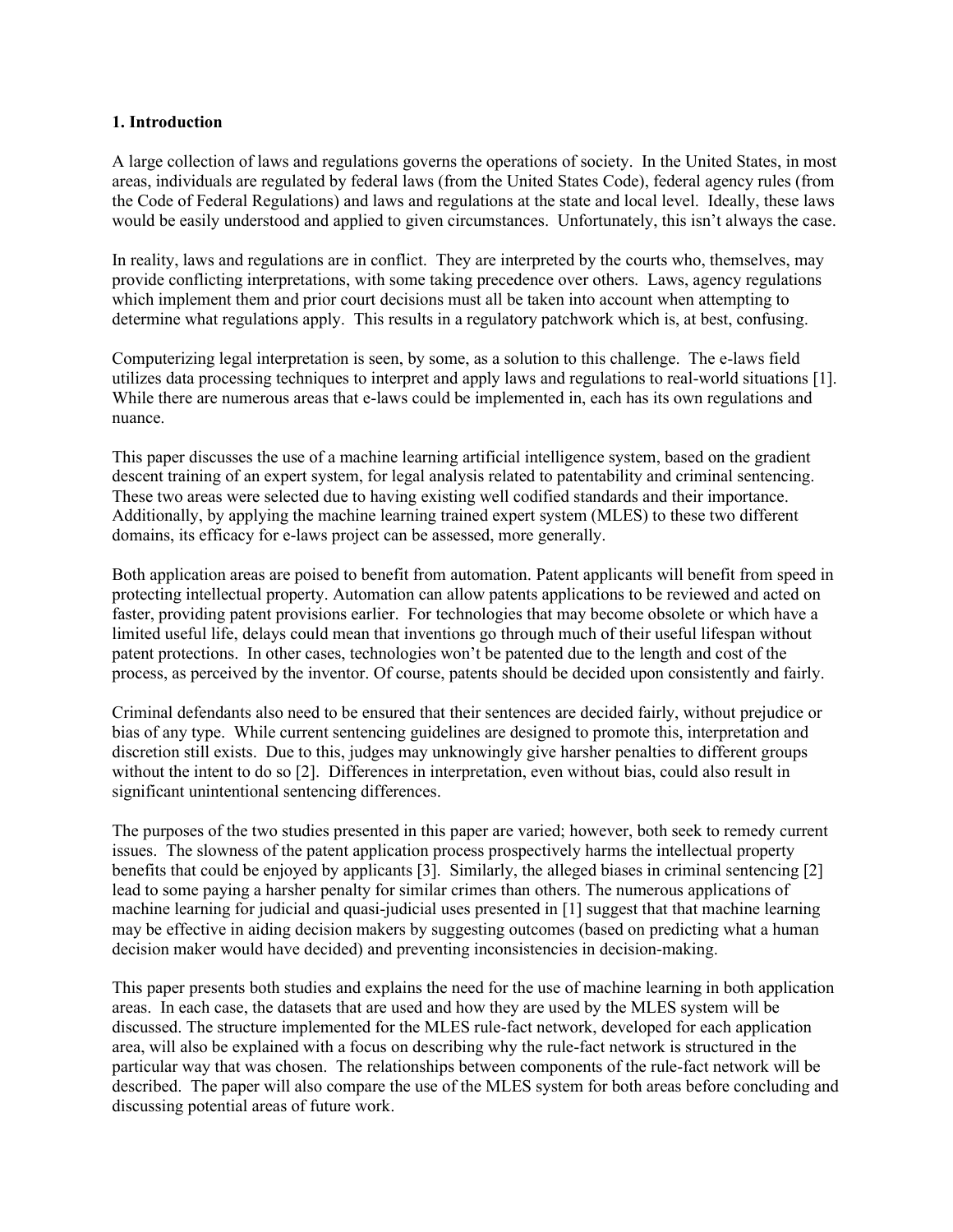# **2. Background**

This section reviews prior work in several areas relevant to the current study. First, prior work on artificial intelligence is reviewed. Then, work on expert systems is considered. Finally, a review of prior work on gradient descent training for expert systems is provided.

# *2.1. Artificial Intelligence*

Artificial intelligence (AI) is a key technology that has found numerous uses in modern society. AI systems have been demonstrated to provide benefits [4] including find software bugs [5], helping handicapped individuals [6], detecting cyberattackers [7] and controlling robots [8]. Some AI systems have a capability to learn on their own [9] or the ability to learn using a well-defined training process. Examples of learning approaches include the use of rewards and supplied input and output data [10]

One form of AI training, gradient descent and backpropagation [11], is integral to the work presented herein. This technique applies changes, typically to a neural network, based on an iterative difference correction process. Multiple forms of gradient descent have been proposed. Key among these are techniques that seek to eliminate bias [12], [13] or increase speed [14], allowing more training to occur within a period of time, potentially leading to higher quality decisions or recommendations. Other enhancements have focused on and resilience to AI-targeting attacks [15], [16]. Notably, other AI techniques including genetic algorithms [17] and particle swarm optimization [18] have also been proposed for use in neural network training. The system utilized herein applies gradient descent to an expert system.

# *2.2. Expert Systems*

Expert systems are also a form of AI. Classical expert systems use rule-fact networks and inference engines [19] to make recommendations or decisions. Systems, which were designed to replicate the expertise of a human expert, were first introduced in the 1960s and 1970s [20], [21].

The most basic expert systems have Boolean facts and rules that are logical 'AND' operators. A rule processing engine scans the rules and facts to identify rules whose input facts are true and runs them, setting an output fact (or facts) to true as well. More advanced expert systems which use fuzzy logic concepts [22] have also been proposed, among several other types. Fuzzy logic systems can store data regarding uncertainty or partial membership in facts and have more nuanced rules. Other forms of expert systems have been developed which use other AI techniques such as genetic algorithms and neural networks [23].

Prior to the work presented in [24], which serves as the core system used for this work, Mitra and Pal [25] defined a "knowledge-based connectionist expert system" which started with "crude rules" that were stored as neural network connection weights and optimized. Problematically, this system does not appear to have been implemented. It is also unclear how training away network characteristics would be prevented by this type of a system.

Expert systems have found wide use in areas such as agriculture [26], power systems [27] and medicine [28], [29]. Systems based on fuzzy logic have been demonstrated for medical applications [30]-[32], software architecture evaluation [33] and autonomous vehicle control [34].

# *2.3. Gradient Descent Expert Systems*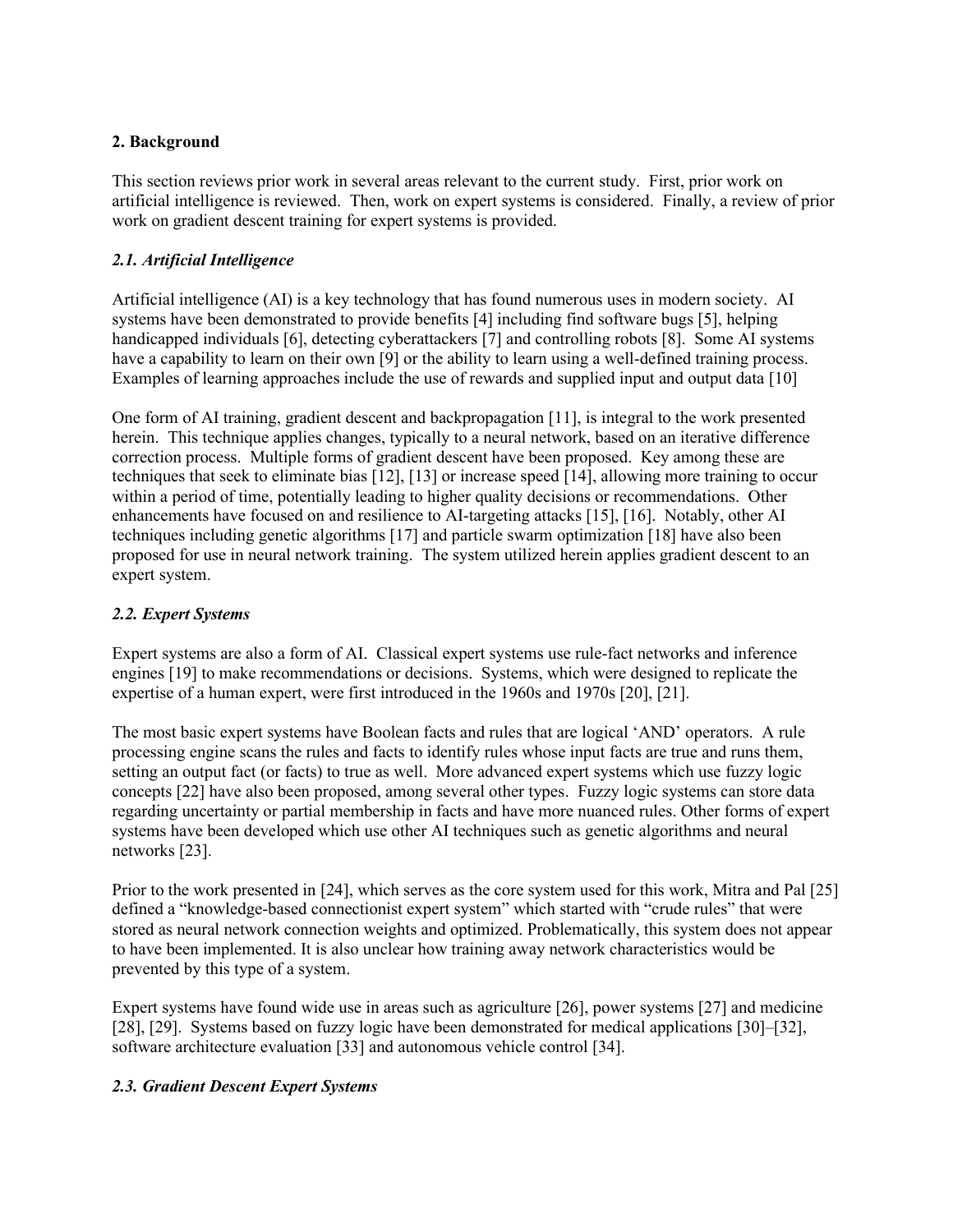The work presented herein utilizes a machine learning-trained expert system which was presented in [24]. This system is designed to be defensible, meaning that it (and the decisions that it makes) are human understandable and that it has protections against learning invalid (non-causal) relationships. The system combines the rule-fact network of an expert system and the training capabilities of a neural network.

The system performs gradient descent directly on the expert system rule-fact network. Thus, while some conceptual similarity to using a neural network for expert system rule development and refinement exists [25], the approach proposed in provides benefits beyond this by not allowing network-changing learning. Additionally, [24] showed that the training process (which distributes error-correction to rules' input fact weightings) can be very expedient with a well-defined expert system network.

The system utilizes fact values between 0 and 1, thus supporting the concepts of partial membership and ambiguity. Rules weight the impact of the input facts with regards to the output fact, instead of being an 'AND' operator. Each rule, in the system, has two input and one output facts. A weighting is assigned to each input fact, which must be between 0 and 1; the two weightings for a rule must sum to 1. A specialized training algorithm, to support expert system rule-fact networks, was proposed in [24].

Figure 1 shows how the system works by depicting its overall operations. The level of change determination algorithm is shown in Figure 2.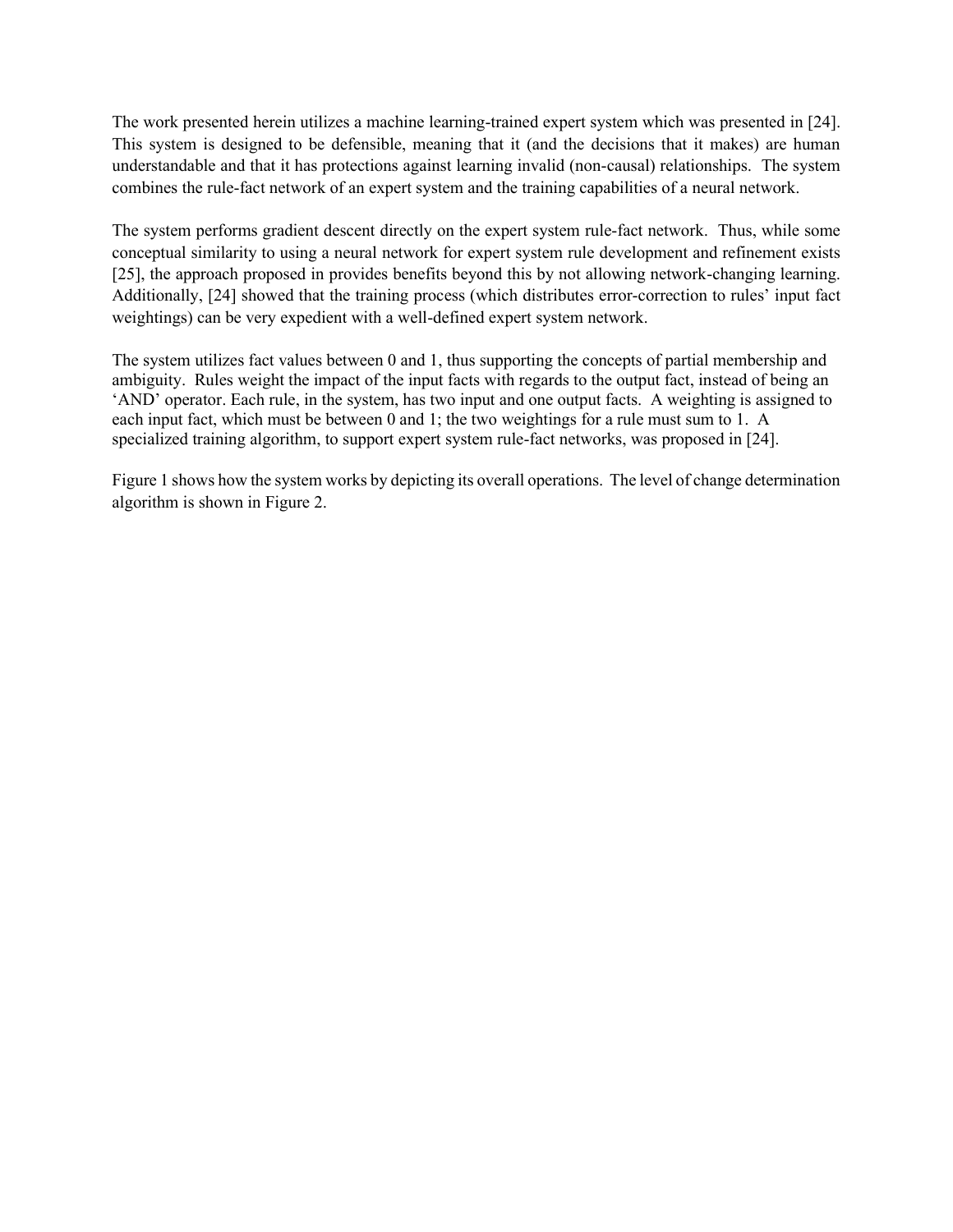

Figure 1. Training Process (based on [24]).

Fundamentally, the system operates by identifying the rules that contribute to the identified output fact. The results produced by the system being trained are compared to data from the training dataset, during the training process. If a difference between the two exists, a portion of it is applied as a correction to each identified contributing rule. The amount of change that is made is determined by a userconfigurable velocity value. While the system was demonstrated in [24] using a 'perfect' system training technique (described in [35]), for these studies datasets are used as training inputs.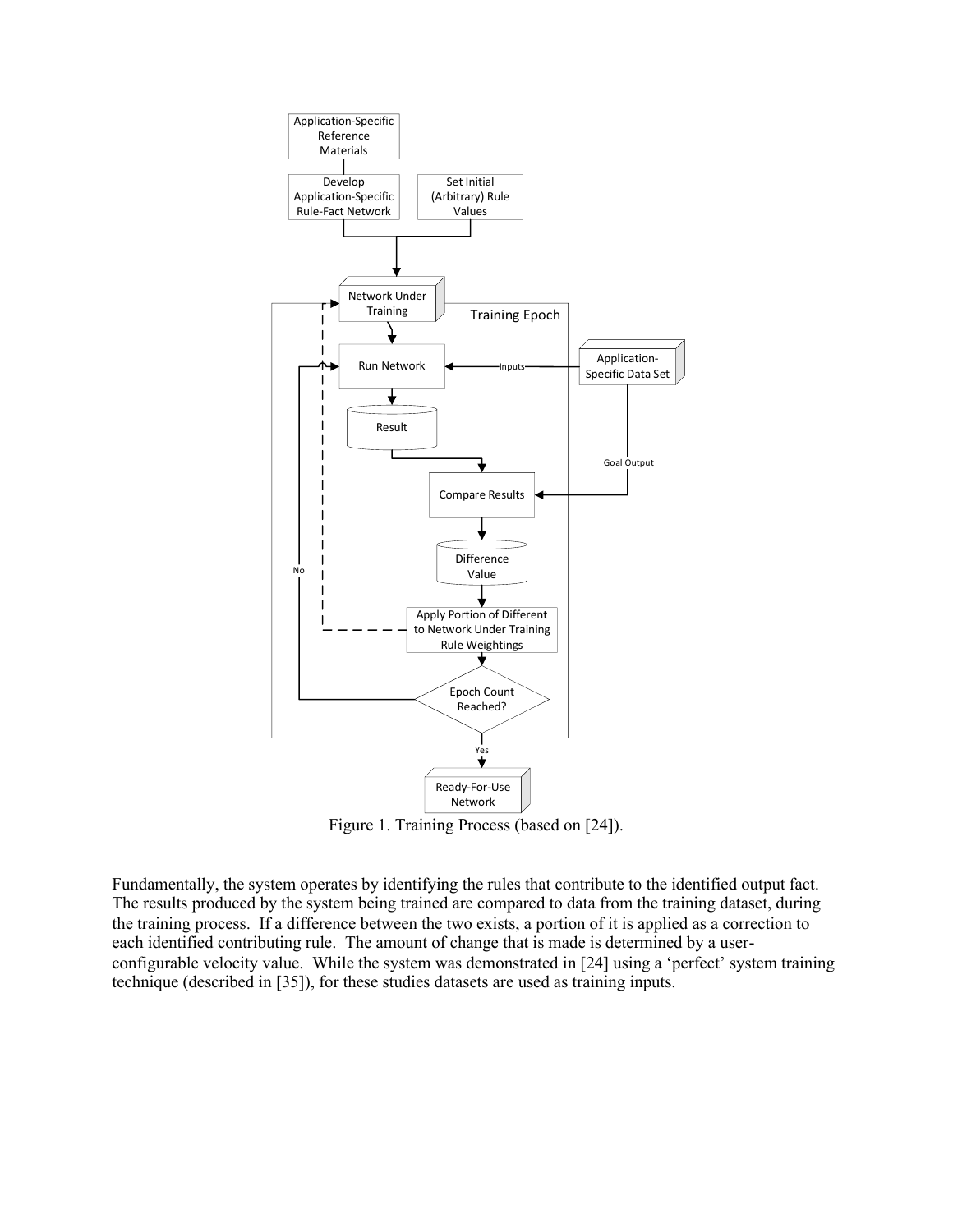

Figure 2. Algorithm for determining node change levels [24].

# **3. Sentencing Recommendation Study**

The sentencing recommendation study is assessing the efficacy of using the MLES for making recommendations based on offender crimes, characteristics and the USSC Guidelines [36]. The goal is to develop a system that makes consistent recommendations, based on relevant guidelines, that approximate what judges, collectively, would sentence an offender to (if all non-relevant offender characteristics were ignored). The use of the MLES is designed to prevent system bias while the use of a computational system is designed to combat the potential for human bias. Concerns related to each are now discussed.

### *3.1. Issues with existing machine learning systems and human bias in the criminal judicial system*

Machine learning systems have previously been used and are currently in use within the United States legal system for sentencing purposes. An Arnold Foundation algorithm and software package was widely used at one point -- twenty-one jurisdictions referred to it as part of criminal proceedings [37]. The algorithm was used in Florida to determine if a defendant was eligible for bail and, if so, to set the bail amount [37]. However, allegations that the system was biased were made [38]. It was asserted that the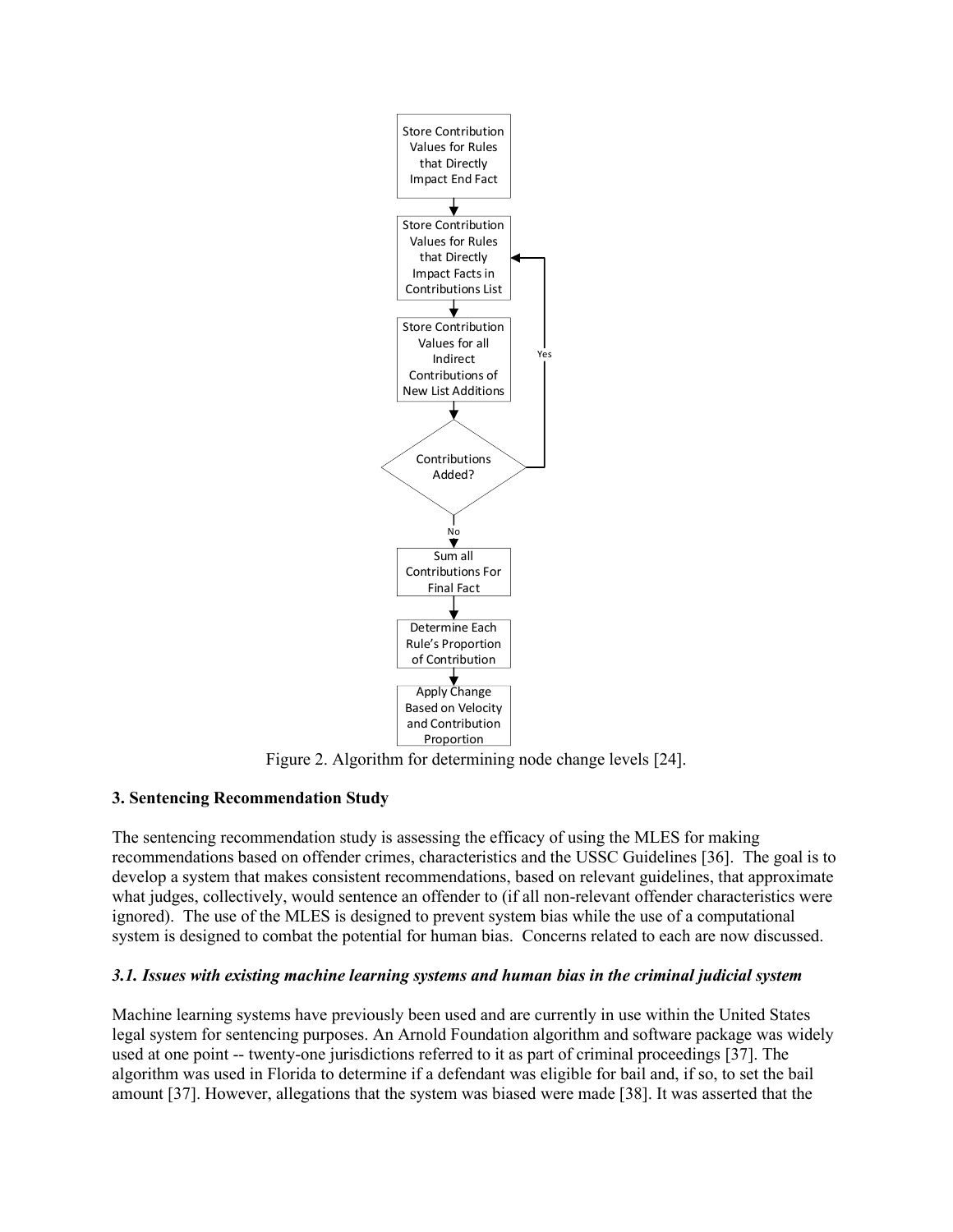system's consideration of defendants' socio-economic positions gave certain groups a disadvantage within the system, resulting in the system unintentionally acting in a discriminatory manner [38].

However, computer systems are not the only bias in the legal system. Research [1], which incidentally used machine learning technologies for analysis, was performed in California which looked at the parole decision making process. Based on the analysis of thousands of transcripts from hearings, keywords that have the largest effect on the outcome of the hearing were identified. The keywords identified included, as would be expected, the offender's previous criminal history, the type of offense, the number of victims, and how the offender had spent their time in prison. Prisoners using their time for remorseful purposes, to plan their future, to increase their education, and who overall have a less pronounced criminal history were more likely to be released. This is to be expected and is based on clearly relevant factors. Problematically, the study indicated that other factors also affected the outcome. Cases requiring the use of an interpreter, for example, had a 7% reduced rate of being given parole. Cases where a psychologist evaluated an inmate resulted in parole award reductions of between 3-7%. This would suggest that offenders were, effectively, being punished for not speaking English and for certain types of disabilities [1]. Prospectively, a well-developed computational tool could remove or reduce these types of inconsistencies within the criminal justice system.

### *3.2. Project goals*

The goal of the sentencing recommendation study is to assess the efficacy of an MLES-based system to provide recommendations to judges on offenders' sentence length. The implementation focuses on two main components: offense characteristics and the offender's criminal history.

#### *3.3. Data, analysis, and processing*

A dataset was obtained from the United States Sentencing Commission (USSC) website [39]. The dataset contains over 100 variables relevant to sentencing procedure, however not all of them are useful in determining the sentence length. Twenty-one of these variables were identified for use as input facts to the network. These facts were identified based on their close alignment with the guidelines in the USSC Guidelines Manual [36]. The facts all contain of the information pertinent to calculating the final offense level and the final criminal history level, as defined by the USSC sentencing guidelines.

These variables contain the base offense level (BOL), special offense characteristics (SOC), Chapter 3 adjustments (which are characteristics that can be applied to any crime), and Chapter 4 criminal history and livelihood variables. The most important variables in determining offenders' sentence length are the BOL, SOCs, and criminal history characteristics like the POINT1, POINT2 and POINT3 fields, which describe offender's prior incarceration duration. The meaning of every variable and their values are detailed in the USSC codebook [40], which has been publicly released.

As the MLES uses data on a scale between 0 and 1, the variables from the dataset were converted to this scale. Variables that have a binary value, were simply set to 1 for applied and 0 for not applied. Other values used a scaling factor to place them within the 0-1 range: they were simply divided by the maximum relevant value. This approach supported both well-defined variables as well as those, such as the BOL and SOC, where there is not a set limit for the maximum in the guidelines.

At the point that sentencing is occurring, the defendant's guilt has already been determined. The offense characteristics are, thus, known and are separated into different variables that are added together using a point-like system. This process starts with the BOL corresponding to each crime, as listed in the sentencing guidelines manual. The SOCs relevant to the crime and afterwards are then added. Next, adjustments based on Chapter 3 of the sentencing guidelines manual (these are adjustments that increase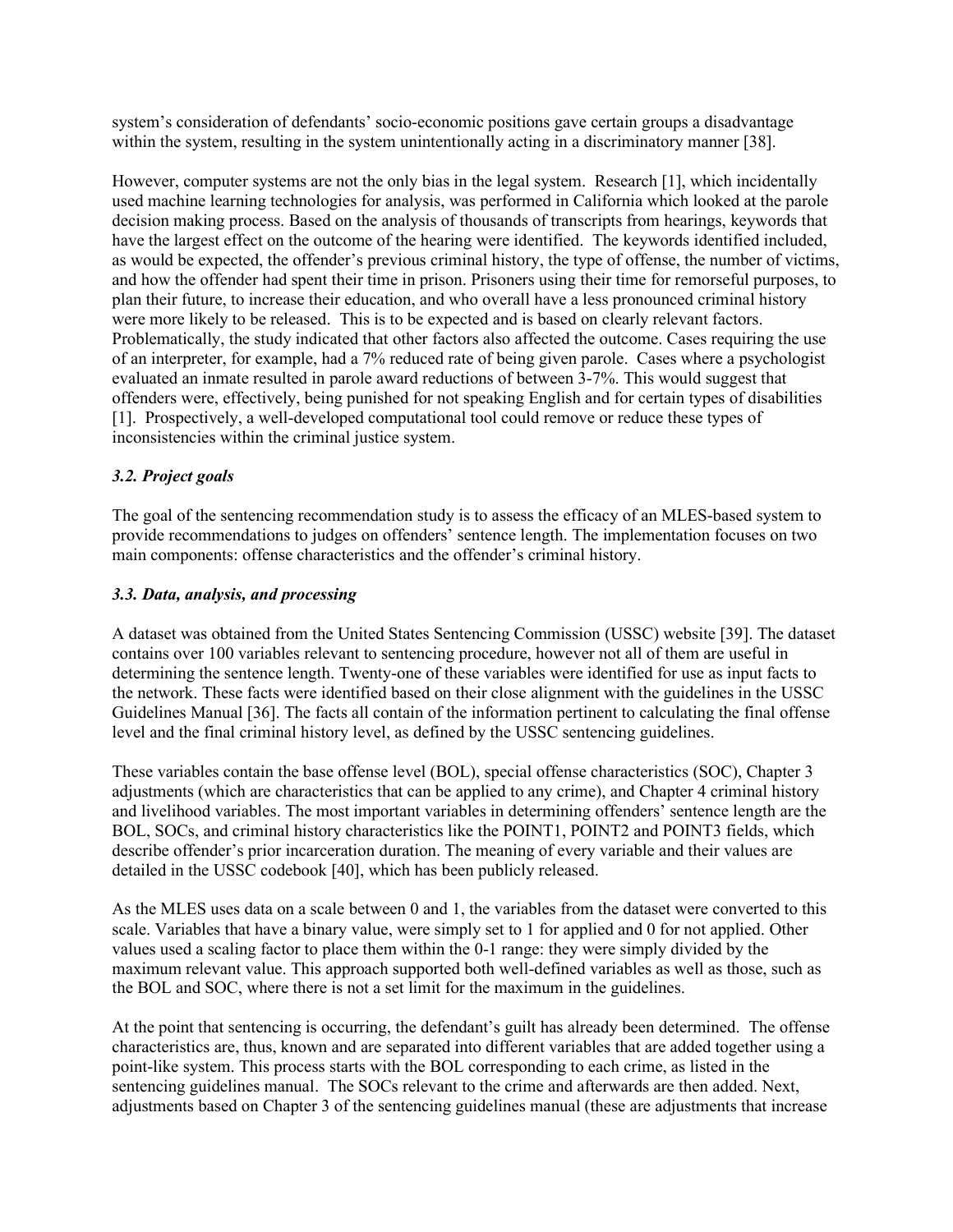the offense level based on characteristics such as the role of the perpetrator, the status and effect on the victims and other crime agnostic characteristics) are made.

The criminal history is a set of variables which focus on the offender's previous crimes. These variables contain information on how many offenses were previously committed with a sentence of under 60 days (POINT1), with sentences between 60 days and 13 months (POINT2) and sentences longer than 13 months (POINT3). Crimes committed shortly after being released also increase the criminal history level. The RLEASHI variable indicates whether an offender falls under this rapid reoffence category. Using all of this data, which are inputted as facts into the MLES-based system, the system is able to compare the case to others with similar characteristics to determine a sentence recommendation for the defendant.

The sentencing recommendation system utilizes the point values given from the sentencing variables, which are pre-processed to be on a 0 to 1 scale, to calculate an output value which is a recommended sentence duration. This is output as a value with a 0 to 1 range as well, which is converted back to a number of years and months. Notably, 0 indicates that no prison sentence should be given and 1 indicates a recommended life sentence.

#### *3.4. Rule-fact network design*

The rule fact-network, implemented in the MLES, is discussed in this section and depicted in Figures 1 to 5. Figure 1 provides an overview of the structure of the network, while Figures 2 to 5 provide detail views of each area. As shown in Figure 1, the facts are separated into the two main branches: offense level characteristics and criminal history characteristics. Within these branches, the facts are grouped based on other characteristics similarity. For example, the role adjustments are combined together while the criminal history points are combined.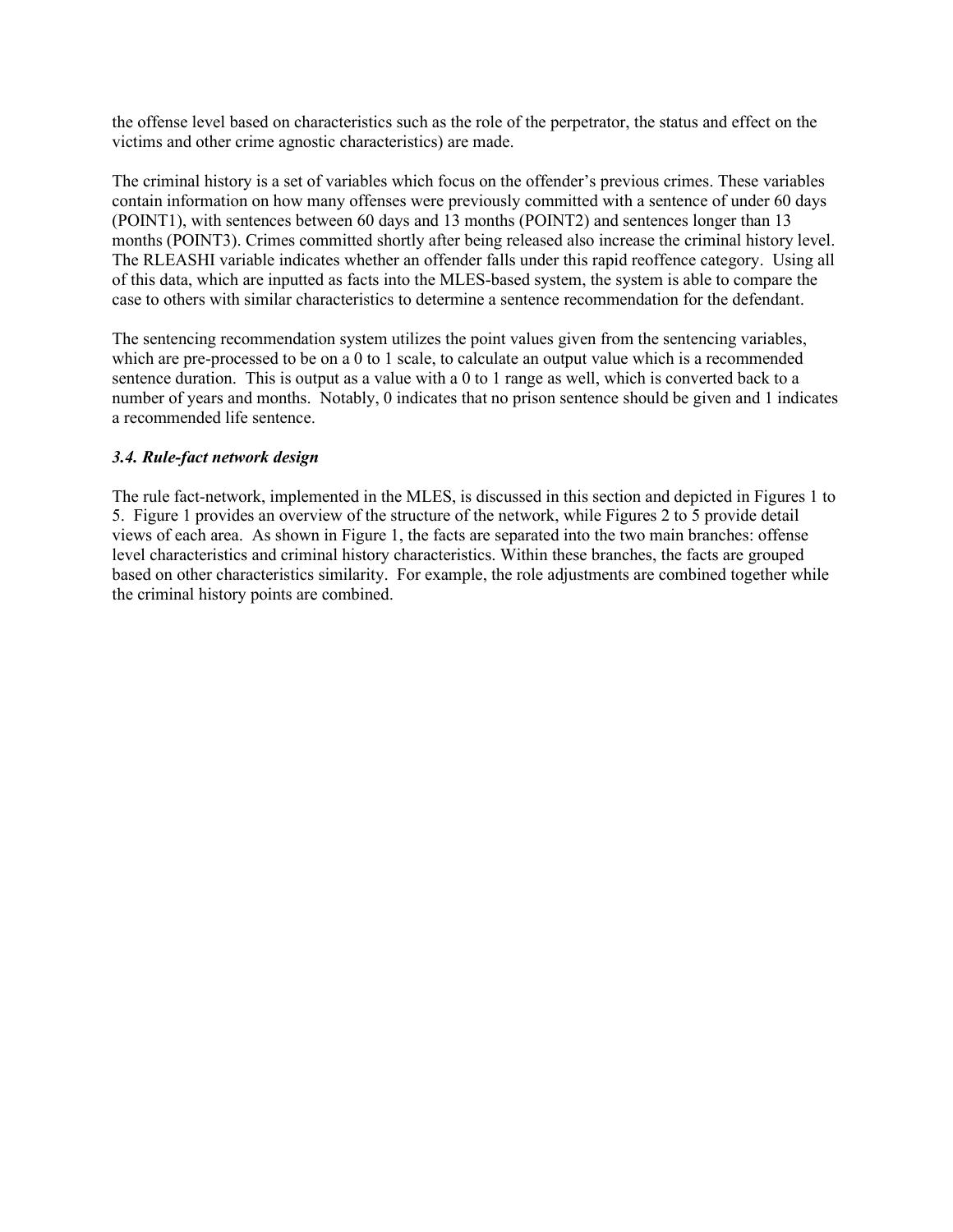

Figure 1. Sentencing study rule-fact network overview.

The Chapter 3 adjustments, which are related to the role of the perpetrator, and the role of the victim, are depicted in Figure 2. This area of the network includes factors such as whether the crime had aggravating, mitigating or abusive roles and whether it involved the use of a minor. This are of the network also includes victim characteristic-based adjustments such as if a crime is determined to be a hate crime, the use of restraints, and the official victim (i.e., whether the offender misused an official position in the crime) status. Note that facts labeled 'process' in the diagrams represent intermediate facts which are used to facilitate the use of combinations of rules for combining data from multiple facts.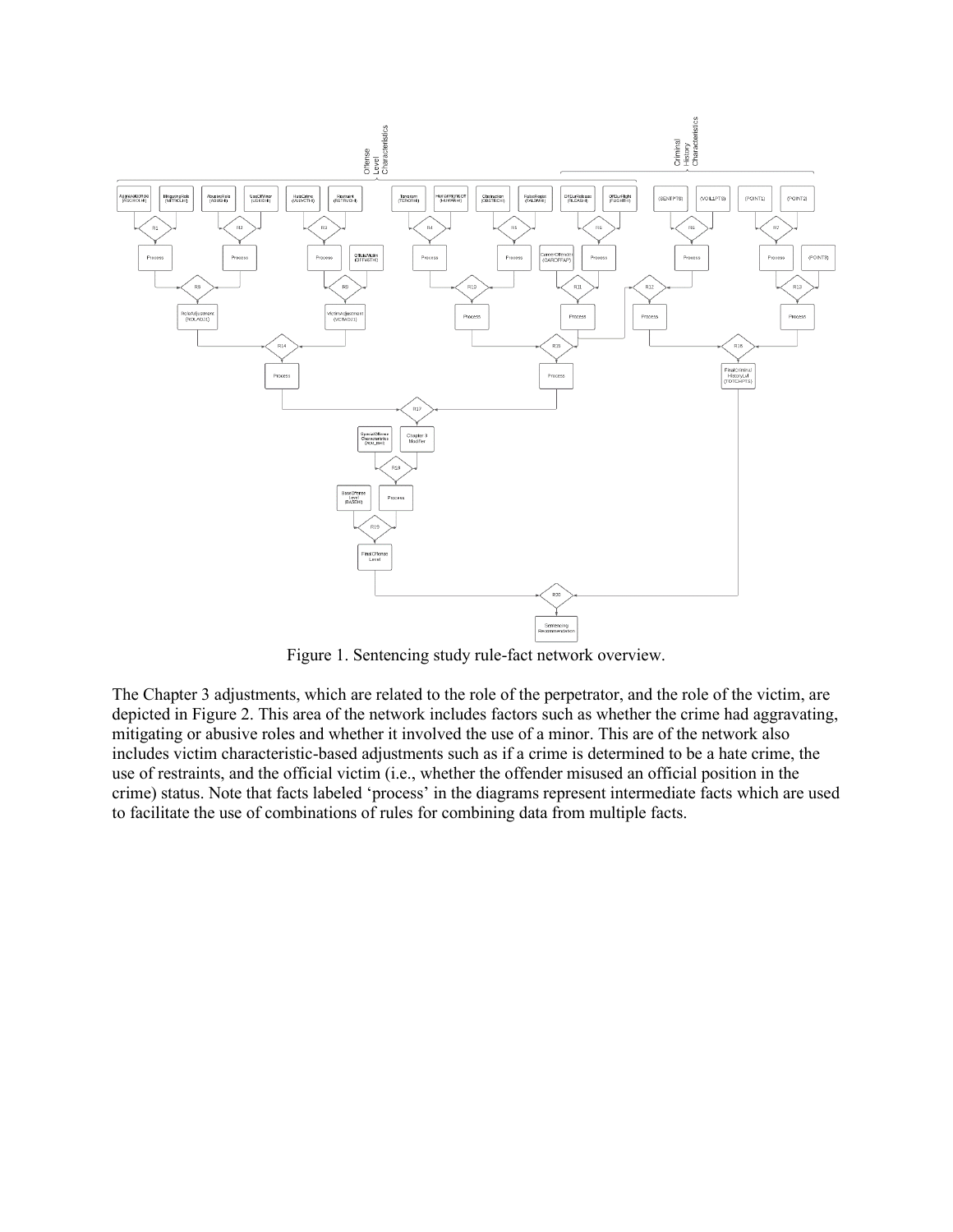

Figure 2. Chapter 3 adjustments portion of the sentencing system rule-fact network.

Figure 3 shows additional Chapter 3 adjustments including whether the crime was a form of terrorism, whether it constituted a human rights offense, whether obstruction of justice occurred and whether it was based on false domain name registration. These are all depicted on the left side of the figure. The right side of the figure shows three facts that are considered in both the offense level and criminal history categories: whether the defendant is a career offender, whether offenses were committed during release before sentencing, and whether offenses were committed during the defendant's flight from law enforcement.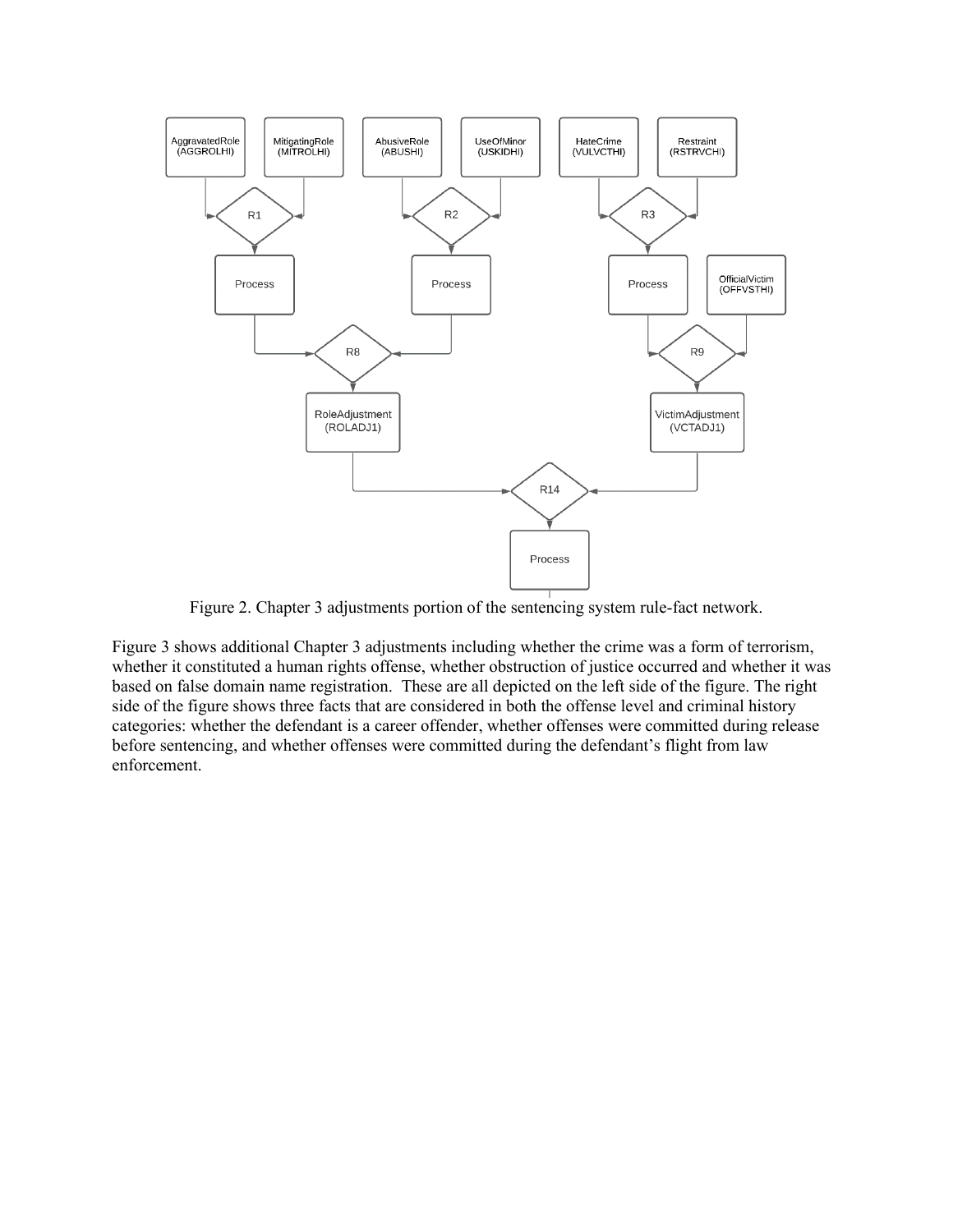

Figure 3. Chapter 3 and 4 adjustments portion of the sentencing system rule-fact network.

The main facts used in determining criminal history level, including the POINT1, POINT2, and POINT 3, variables and the SENTPTS variable (indicating if a criminal committed an instant offense while the current case was ongoing) and the VOIL1PTS variable (which includes any other criminal activity not included in other facts) are depicted in Figure 4. Note that weightings are used to divide the range of possible sentence values to give significantly more weight to the higher impact sentences. Rule 12 connects these variables to the other criminal history variables depicted in Figure 3. Rule 16 outputs the total criminal history points value, which is used in determining the sentence length, as depicted in Figure 5.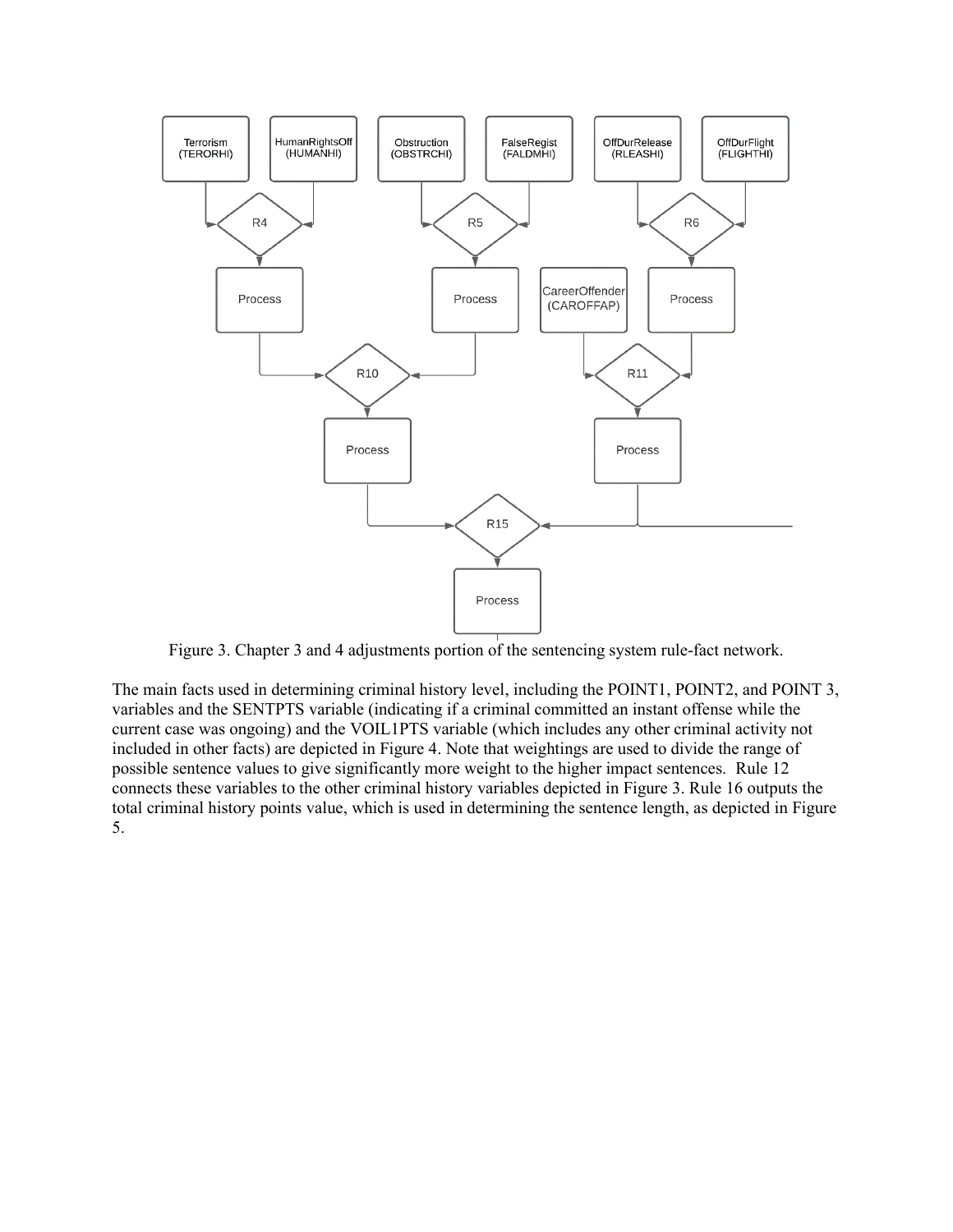

Figure 4. Criminal history portion of the sentencing recommendation system rule-fact network.

Finally, the remainder of the sentencing system rule-fact network, shown in Figure 5, brings all the variables together to recommend a sentence. Rules 14 and 15, which are depicted in both this figure and Figures 2 and 3, respectively, bring the Chapter 3 and Chapter 4 modifiers. This modifier is them merged with the SOC's and the BOL to calculate the final offense level. Rule 20 calculates the recommended sentence length by combining the final offense level, and the final criminal history (from Figure 4).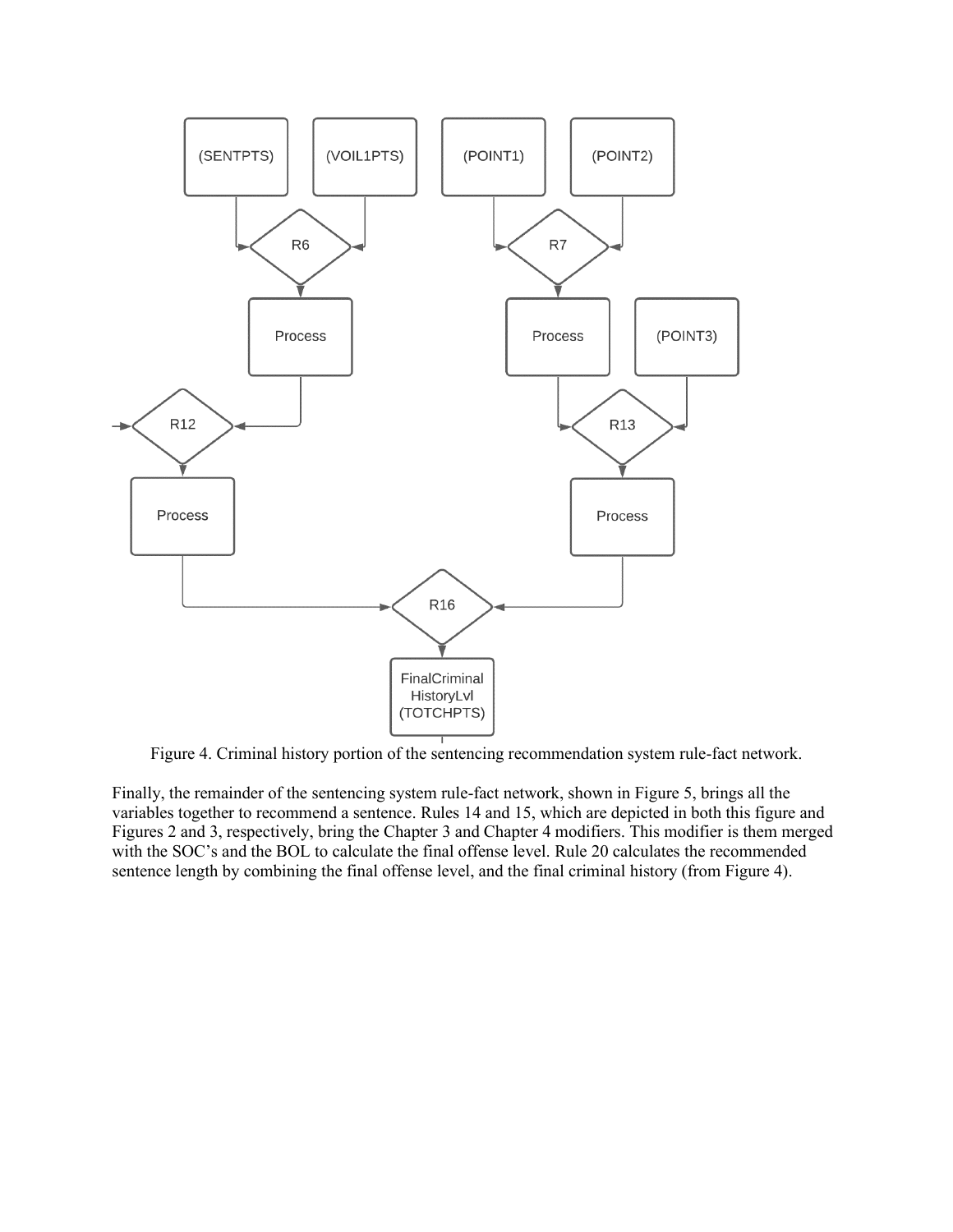

Figure 5. Final portion of the sentencing system's rule-fact network.

# **4. Autonomous patentability determination study**

There is limited prior work which has used machine learning for assessing patentability. Fortunately, the U.S. Patent and Trademark Office (USPTO) has made several datasets available which can be used to answer parts of this question. This study, for example, uses a 2021 dataset from Giczy, Pairolero and Toole [41] which was designed to facilitate answering questions regarding the patenting of artificial intelligence-related technologies.

The patentability study focuses on the patentability requirements outlined in §102 and §103 of the United States Code (USC). These sections require, at their most basic level, patentable technologies to be unique and unable to be easily produced by the public [42], [43]. The USC, the Code of Federal Regulations (CFR), and USPTO procedures define numerous other requirements as well as procedural steps that must be followed.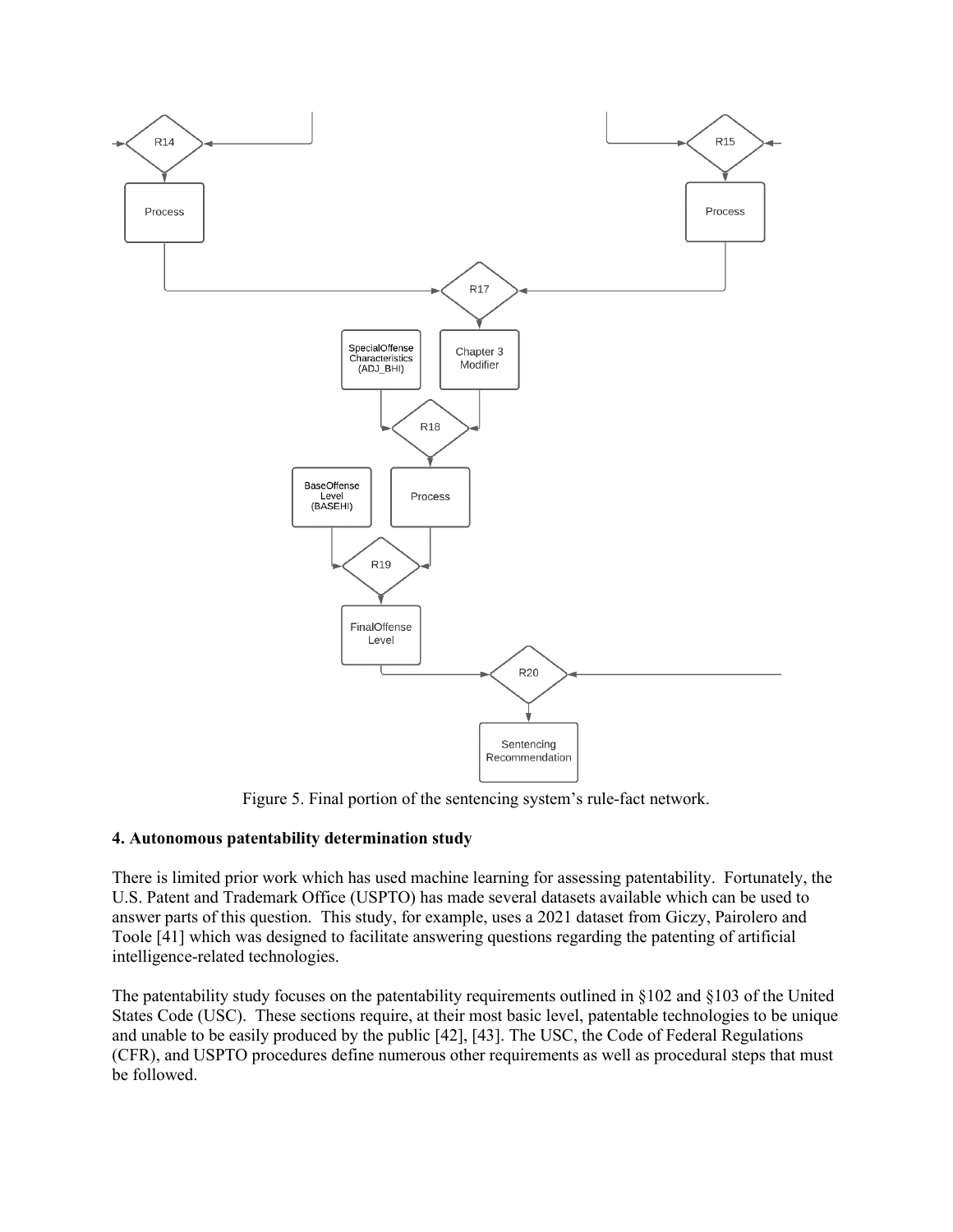Patent examiners analyze the facts presented in the patent application about the novelty and utility of a technology. They must also search for so-called prior art – instances of the same technology or similar technologies which limit the novelty of the technology that a patent is sought for. Based on their analysis, they must make a decision regarding the denial or award of the patent. This process is inherently iterative, with patent examiners finding prospective issues that may prevent the issuance or limit a patent and the inventor (or their attorney) seeking to overcome these challenges while maintaining the broadest scope of covered technology as possible.

The patent examiner's analysis inherently has room for error, as a human-performed process. Additionally, the examiner and attorney's more limited knowledge of the invention, as compared to the inventor, may result in both erroneous award and denial decisions. Even after the extended patent examination process, prior art which was unknown to the examiner may come to light, raising questions about patent issuance.

Given all of this, the goal of this system is not to replicate or automate the necessarily very bespoke analysis that patent examiners must perform. Rather, it is to try to determine what patent applications are most likely to succeed, to allow inventor, attorney and examiner time and resources to be focused on the most beneficial areas possible.

The process used by patent examiners to assess a patent application, embodied into a MLES-style rulefact network is presented in Figure 6. To assess the patent application, prior art must be identified and compared to the invention to determine its level of difference from existing technologies. Additionally, the patent examiner must determine whether any public disclosures of the technology have occurred which may prevent or provide timeframe limitations patentability. Key input facts to the MLES system include data regarding prior commercial use, sales, publications, public presentations, prior public use, materials contained in unpublished patent applications and foreign patents and applications. Additionally, the examiner must determine how easily the technology could be developed by a member of the public (without the knowledge contained in the patent application).

This project is in its early phases and the basic rule-fact network for its operations has been developed. Future work is needed to answer many of questions that these needed inputs pose. Whether this data can be arrived at directly or approximated is a key question being answered by ongoing work.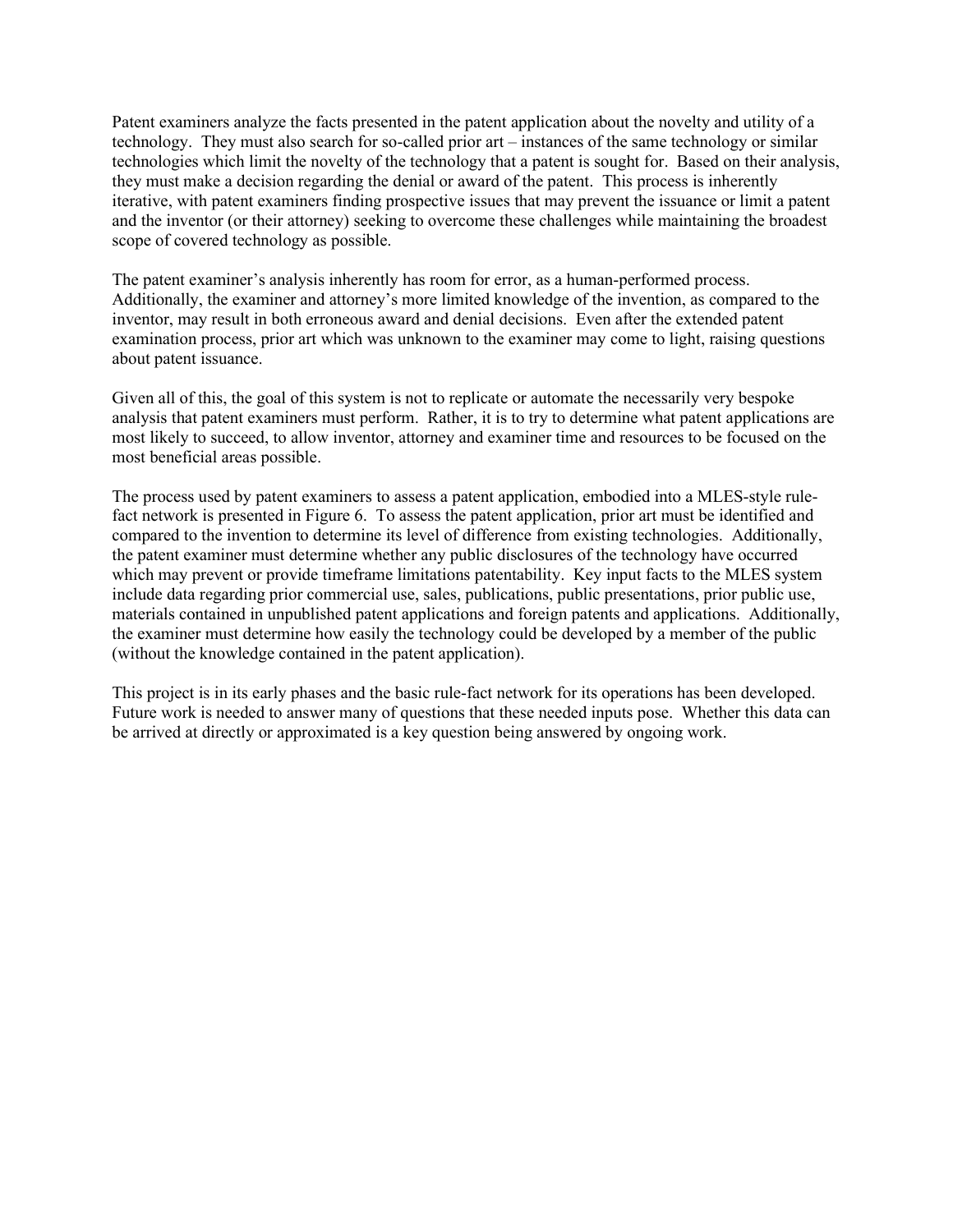

Figure 6. Patentability analysis rule-fact network for use with MLES.

The patentability assessment MLES system rule-fact network is based on the USPTO patentability requirements as indicated in the Patent Examiner's Handbook's [44]. As with the sentencing recommendation rule-fact network, it starts with presumably obtainable facts and combines these values leading to a result as to how likely a patent is to be issued, ranging from 0 being the least likely to be approved and 1 being the most likely.

The specific fact nodes that are included in the network have been determined based on an analysis of data gathered from the US Patent and Trademark Office's Patent Examiner's Handbook and its outline of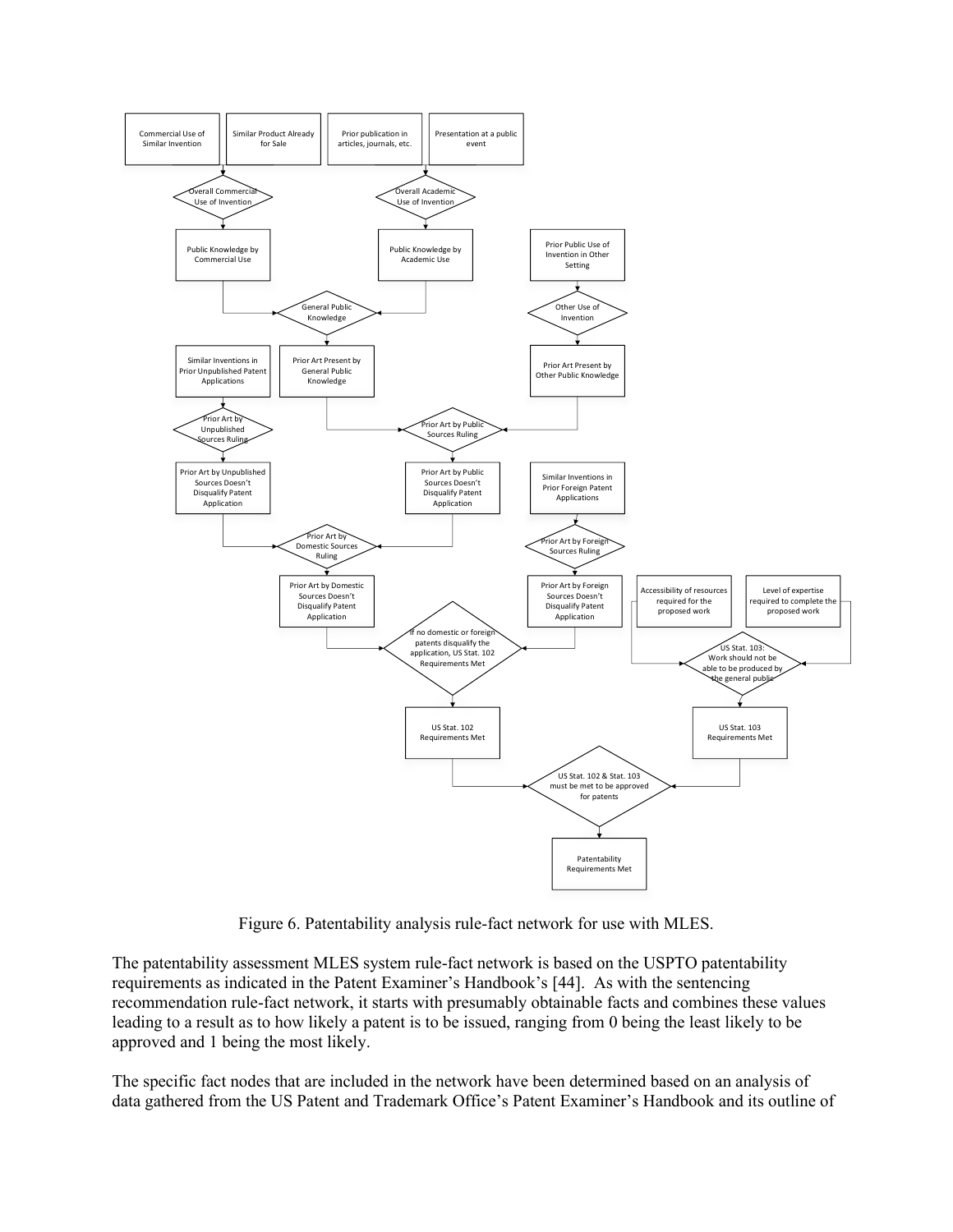what defines patentability [44]. The system combines a decision-making process related to determining if prior art exists, from a strict legal definition perspective. If the presence of prior art is identified, then the difference from this prior art must be assessed to determine if it is significant to merit patentability. Other factors, such as the ability of members of the public to develop the invention on their own, also form part of the assessment.

Within the rule-fact network, there are four primary branches: domestic public prior art, domestic private prior art, foreign prior art, and what is needed to develop the invention. Each branch funnels down into the final patentability review. This follows the standards set by USC §102 and §103 to determine if a patent application meets the requirements for securing intellectual property protections.

Fundamentally, the data that will be used to train and assess the proposed system comes from the USPTO. The exact method of accessing this data remains an area of ongoing work. A vast amount of data is available via the USPTO Public PAIR system. Additionally, multiple datasets are available that have been previously created for different purposes; however, these may not have all of the data in the Public PAIR system. Multiple pieces of needed data were identified. Of course, one of the most important is the status of the patent (whether it was issued, is in progress, or was abandoned).

Some data that is in Public PAIR may need to be converted from image files to computer-readable text and processed with text mining or other tools to generate the requisite inputs to the MLES-based system and the rule-fact network described previously.

### **5. Comparison of Techniques Used**

While both studies were designed based on using the same MLES system to implement their rule-fact network, their networks are somewhat different. The patentability study effectively combines what could be a mix of largely Boolean inputs that the system would use to make a decision on, but it is probable that there is more nuance – as a small deficiency in one area may be offset by other areas. For example, the novelty of a technology and the ease of its creation would have an inherent balancing between them. This, however, is an assumption that remains to be tested. Similarly, while the existence of prior art could perhaps be taken to be a Boolean input, the reality is that this is nuanced judgement call which can (and for prediction accuracy, likely must) be approximated (until the matter is definitively resolved).

While these values can be predicted when attempting to anticipate the result of patent adjudication, they are reduced – largely – to Boolean variables, if the system was to be used to assist a patent examiner who was making the decisions her or himself. However, the system could, prospectively, utilize projected values (which would later be replaced by real ones) to facilitate prioritization and other decision making throughout the patent adjudication process, until each category was decided by an examiner. Additionally, discrepancies between the examiner decision and the system decision could, prospectively, trigger a quality assurance review.

The network design utilized by the sentencing system, conversely, has a more variable set of inputs. A limited number are Boolean-based or have fixed values; however, many others support a continuum of values. Additionally, as there are numerous inputs that determine the result of each system area, the intermediate facts can store and convey considerable nuance. From these facts and the rules that process them, a value of between 0 and 1 results that can be scaled to provide the system's recommendation for the number of months for the offender to serve in prison.

The network designs are also noticeably different. The patentability study largely follows a linear approach, where conditions could prospectively be checked in a given order. While this might be ideal, if a single examiner was reviewing a patent application – as it would allow easier-to-assess potential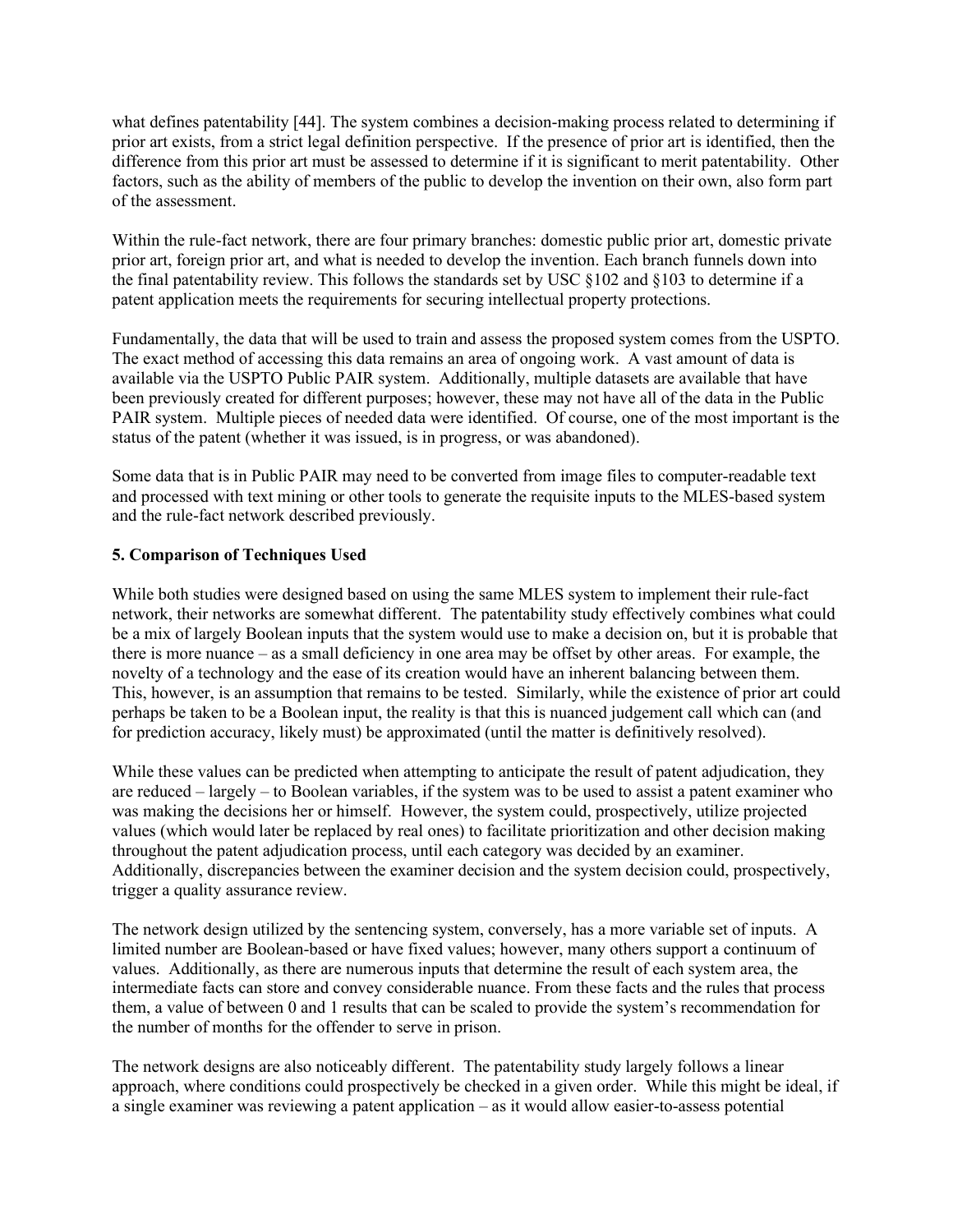disqualifying conditions to be assessed prior to more difficult-to-assess ones – the approximation values used by the MLES system should be able to be concurrently loaded, in most cases. This is demonstrably different from the multiple coalescing branches of the sentencing study's network, which stay separate until combination by the final rule.

The systems differ in their target users and how they are used by them, though similarities exist. The sentencing study aims to create a tool to help judges make – and prosecutors and defense attorneys predict – federal sentencing outcomes. The patentability assessment system, similarly, helps the patent examiner – who has a similar adjudicating role (albeit one that would eventually be reviewed by a judge, should the USPTO and applicant disagree as to the assessment outcome) – predict a patent allowance determination. Thus, while the sentencing study aims to produce a process aiding tool, the patentability study, instead, seeks to help patent applicants predict the outcome of an application and examiners (and their managers) optimize workflow and conduct quality assurance.

Although the two projects have different purposes and differences in execution, the logic is similar and able to be modeled by the MLES system. While training, each processes facts about a case (application) and uses them to update stored knowledge (in the network weights). When a case (application) is presented, these stored weightings, as well as the network structure itself, are used to make a prediction or recommendation. Each system must, similarly, be trained using data from thousands of cases (applications).

### **6. Conclusion**

The two studies should determine whether the MLES system can be used to aid and streamline the processes of criminal defendant sentencing and patent application review, while simultaneously removing biases that may be present from humans deciding the outcomes unaided. Initially, neither project is intended to replace human decision-making. Instead, the systems are designed to help humans to make better decisions more efficiently.

The current judicial system has been alleged to have biases in defendant sentencing. The sentencing guidelines, themselves, were an attempt to create more uniformity in the sentences given defendants that had committed similar crimes under similar circumstances. However, differences in circumstances, interpretations and judicial discretion leave room for inconsistencies and prospective bias.

This implementation of the sentencing guidelines within the MLES system, following the USSC's guidelines and using USSC data for training may help to identify key discrepancies in sentencing as well as to increase the fairness, efficiency and predictability of sentences. Similarly, the use of the patentability assessment system may facilitate applicants and examiners devoting time and attention to the most promising technologies' patent applications. This will save applicants of likely-to-be-rejected applications money and time while allowing successful applicants to, potentially, benefit from intellectual property protection earlier.

In both cases, work is ongoing to assess the efficacy of the MLES system as well as the individual networks that have been developed. Network adaptation may be necessitated after initial studies are completed. Additionally, the utility of the system to its target user base remains to be assessed.

#### **Acknowledgements**

This work has been partially supported by the U.S. National Science Foundation (NSF Award # 1757659) and the NDSU Challey Institute for Global Innovation and Growth. Facilities and other resources have been provided by the NDSU Department of Computer Science. Thanks is given to Benjamin Fitzpatrick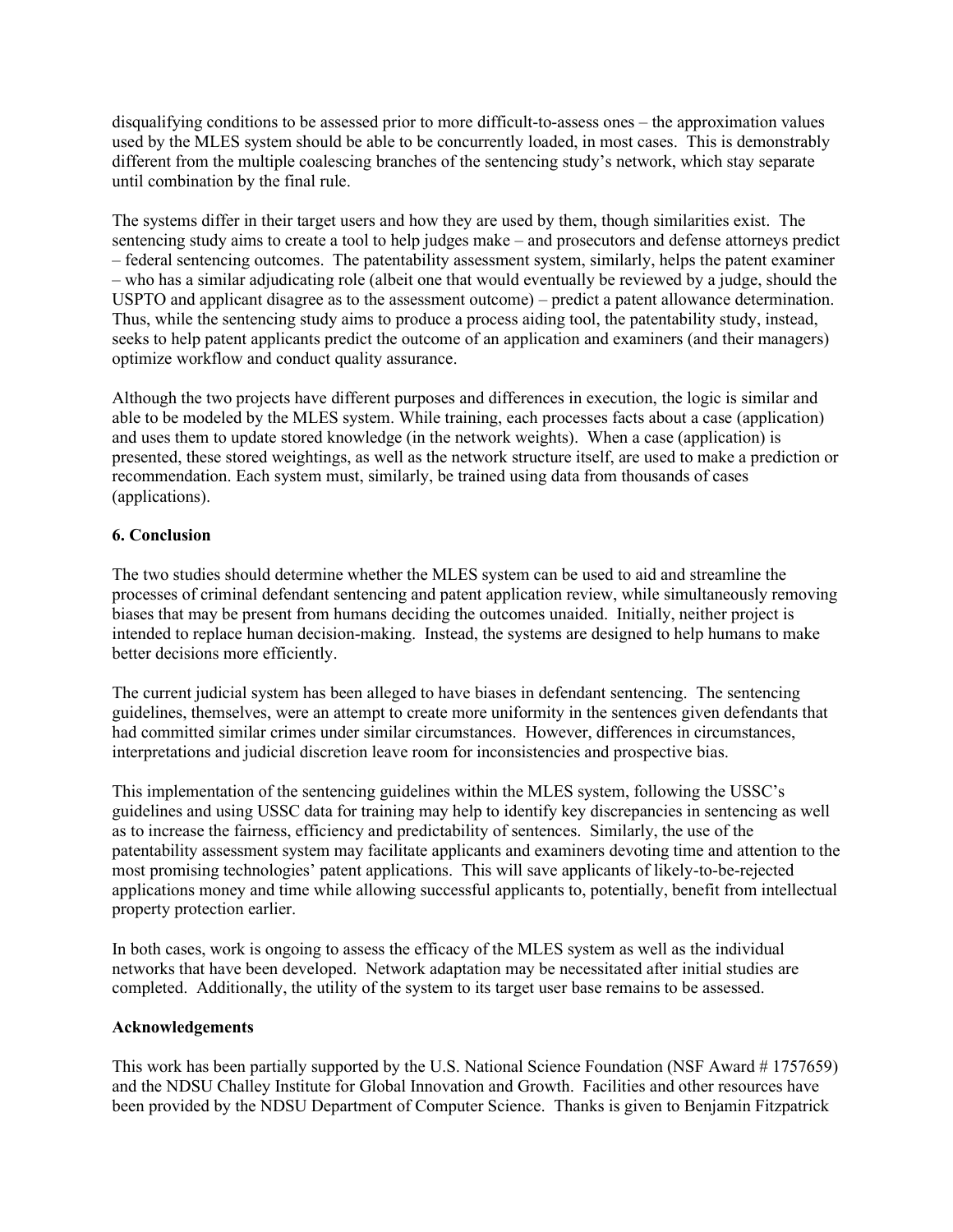and Xinyu "Sherwin" Liang for their feedback on network creation and feedback on a draft of this manuscript.

### **References**

- [1] M. A. Livermore and D. N. Rockmore, *Law as Data: Computation, Text, and the Future of Legal Analysis*. Sante Fe Institute Press, 2019.
- [2] L. Ware, T. Branch, J. Lewis, L. F. Litwack, M. L. Oliver, and T. M. Shapiro, "Leland Ware, Louis L. Redding Professor University of Delaware. This presentation is derived from," vol. 68, no. 2006, pp. 1–15.
- [3] S. Totten, "Local inventors frustrated over patent office bureaucracy," *2009*, Minneapolis, Oct. .
- [4] M. Nadimpalli, "Artificial Intelligence Risks and Benefits," *Int. J. Innov. Res. Sci. Eng. Technol.*, vol. 3297, 2007, Accessed: Jun. 25, 2020. [Online]. Available: https://www.researchgate.net/publication/319321806.
- [5] A. Tosun, A. Bener, and R. Kale, "AI-Based Software Defect Predictors: Applications and Benefits in a Case Study," Jul. 2010. Accessed: Jun. 25, 2020. [Online]. Available: https://www.aaai.org/ocs/index.php/IAAI/IAAI10/paper/view/1561.
- [6] H. A. Yanco and J. Gips, "Preliminary investigation of a Semi-Autonomous Robotic Wheelchair Directed Through Electrodes," in *Proceedings of the Rehabilition Engineering Society of North America Annual Conference*, Jun. 1997, pp. 414–416, Accessed: Jun. 25, 2020. [Online]. Available: www.cs.bc.edu/~gips/EagleEyes.
- [7] Z. A. Baig, M. Baqer, and A. I. Khan, "A pattern recognition scheme for Distributed Denial of Service (DDoS) attacks in wireless sensor networks," in *Proceedings - International Conference on Pattern Recognition*, 2006, vol. 3, pp. 1050–1054, doi: 10.1109/ICPR.2006.147.
- [8] S. C. Jacobsen *et al.*, "Research Robots for Applications in Artificial Intelligence, Teleoperation and Entertainment," *Int. J. Rob. Res.*, vol. 23, no. 4–5, pp. 319–330, Apr. 2004, doi: 10.1177/0278364904042198.
- [9] G. Paliouras, C. Papatheodorou, V. Karkaletsis, and C. . Spyropoulos, "Discovering user communities on the Internet using unsupervised machine learning techniques," *Interact. Comput.*, vol. 14, no. 6, pp. 761–791, Dec. 2002, doi: 10.1016/S0953-5438(02)00015-2.
- [10] R. Caruana and A. Niculescu-Mizil, "An empirical comparison of supervised learning algorithms," in *ACM International Conference Proceeding Series*, 2006, vol. 148, pp. 161–168, doi: 10.1145/1143844.1143865.
- [11] R. Rojas, "The Backpropagation Algorithm," in *Neural Networks*, Berlin: Springer Berlin Heidelberg, 1996, pp. 149–182.
- [12] C. Aicher, N. J. Foti, and E. B. Fox, "Adaptively Truncating Backpropagation Through Time to Control Gradient Bias," in *Proceedings of The 35th Uncertainty in Artificial Intelligence Conference*, Aug. 2020, pp. 799–808, Accessed: Feb. 22, 2021. [Online]. Available: http://proceedings.mlr.press/v115/aicher20a.html.
- [13] L. Chizat and F. Bach, "Implicit Bias of Gradient Descent for Wide Two-layer Neural Networks Trained with the Logistic Loss," *Proc. Mach. Learn. Res.*, vol. 125, pp. 1–34, Jul. 2020, Accessed: Feb. 22, 2021. [Online]. Available: http://proceedings.mlr.press/v125/chizat20a.html.
- [14] R. Battiti, "Accelerated Backpropagation Learning: Two Optimization Methods," *Complex Syst.*, vol. 3, no. 4, pp. 331–342, 1989, Accessed: Feb. 22, 2021. [Online]. Available: https://www.complex-systems.com/abstracts/v03\_i04\_a02/.
- [15] P. Zhao, P. Y. Chen, S. Wang, and X. Lin, "Towards query-efficient black-box adversary with zeroth-order natural gradient descent," *arXiv*, vol. 34, no. 04. arXiv, pp. 6909–6916, Feb. 18, 2020, doi: 10.1609/aaai.v34i04.6173.
- [16] Z. Wu, Q. Ling, T. Chen, and G. B. Giannakis, "Federated Variance-Reduced Stochastic Gradient Descent with Robustness to Byzantine Attacks," *IEEE Trans. Signal Process.*, vol. 68, pp. 4583– 4596, 2020, doi: 10.1109/TSP.2020.3012952.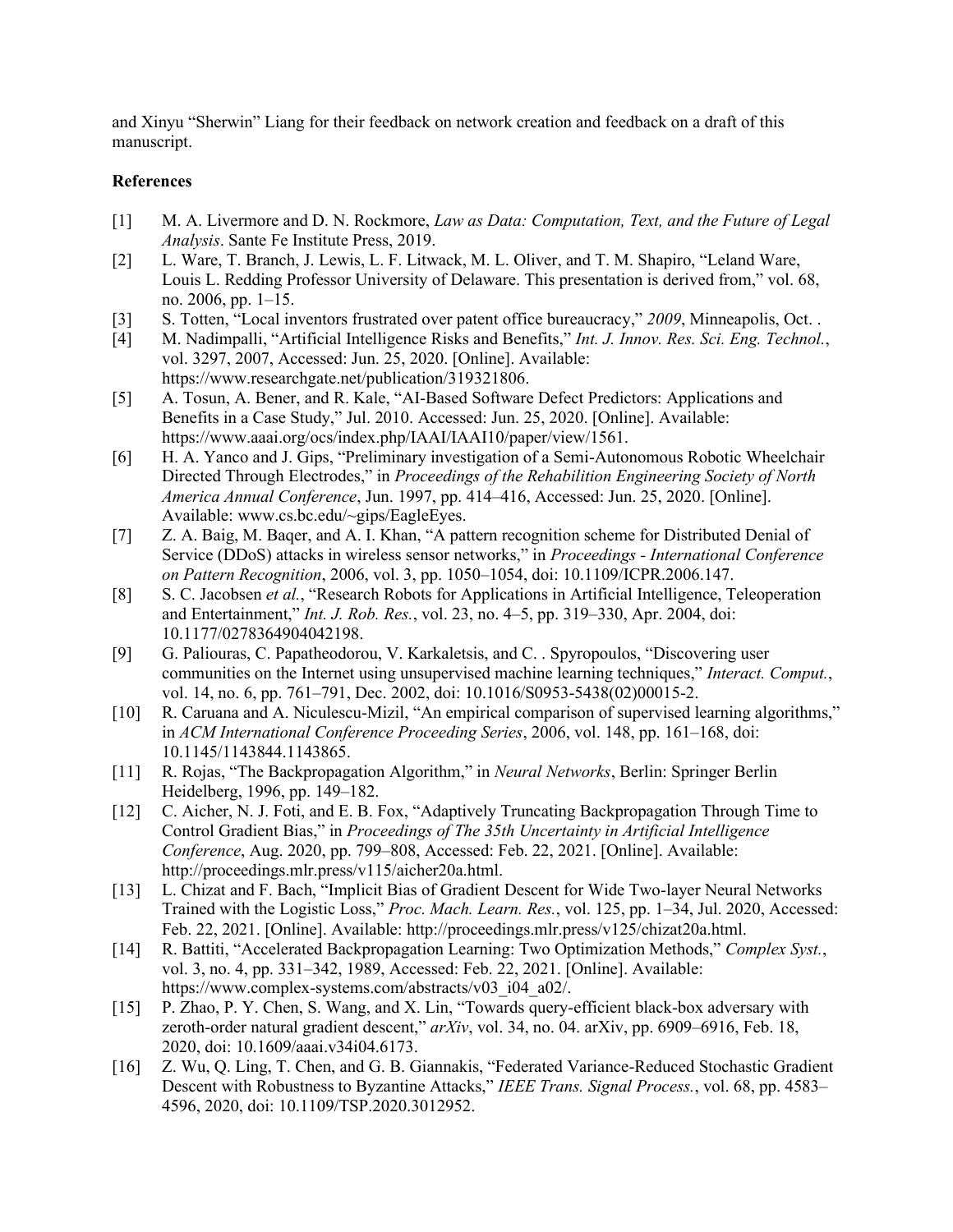- [17] J. N. D. Gupta and R. S. Sexton, "Comparing backpropagation with a genetic algorithm for neural network training," *Omega*, vol. 27, no. 6, pp. 679–684, Dec. 1999, doi: 10.1016/S0305- 0483(99)00027-4.
- [18] A. Saffaran, M. Azadi Moghaddam, and F. Kolahan, "Optimization of backpropagation neural network-based models in EDM process using particle swarm optimization and simulated annealing algorithms," *J. Brazilian Soc. Mech. Sci. Eng.*, vol. 42, no. 1, p. 73, Jan. 2020, doi: 10.1007/s40430-019-2149-1.
- [19] D. Waterman, *A guide to expert systems*. Reading, MA: Addison-Wesley Pub. Co., 1986.
- [20] V. Zwass, "Expert system," *Britannica*, Feb. 10, 2016. https://www.britannica.com/technology/expert-system (accessed Feb. 24, 2021).
- [21] R. K. Lindsay, B. G. Buchanan, E. A. Feigenbaum, and J. Lederberg, "DENDRAL: A case study of the first expert system for scientific hypothesis formation," *Artif. Intell.*, vol. 61, no. 2, pp. 209– 261, Jun. 1993, doi: 10.1016/0004-3702(93)90068-M.
- [22] L. A. Zadeh, "Fuzzy sets," *Inf. Control*, vol. 8, no. 3, pp. 338–353, Jun. 1965, doi: 10.1016/S0019- 9958(65)90241-X.
- [23] J. M. Renders and J. M. Themlin, "Optimization of Fuzzy Expert Systems Using Genetic Algorithms and Neural Networks," *IEEE Trans. Fuzzy Syst.*, vol. 3, no. 3, pp. 300–312, 1995, doi: 10.1109/91.413235.
- [24] J. Straub, "Expert system gradient descent style training: Development of a defensible artificial intelligence technique," *Knowledge-Based Syst.*, p. 107275, Jul. 2021, doi: 10.1016/j.knosys.2021.107275.
- [25] S. Mitra and S. K. Pal, "Neuro-fuzzy expert systems: Relevance, features and methodologies," *IETE J. Res.*, vol. 42, no. 4–5, pp. 335–347, 1996, doi: 10.1080/03772063.1996.11415939.
- [26] J. M. McKinion and H. E. Lemmon, "Expert systems for agriculture," *Comput. Electron. Agric.*, vol. 1, no. 1, pp. 31–40, Oct. 1985, doi: 10.1016/0168-1699(85)90004-3.
- [27] E. Styvaktakis, M. H. J. Bollen, and I. Y. H. Gu, "Expert system for classification and analysis of power system events," *IEEE Trans. Power Deliv.*, vol. 17, no. 2, pp. 423–428, 2002.
- [28] O. Arsene, I. Dumitrache, and I. Mihu, "Expert system for medicine diagnosis using software agents," *Expert Syst. Appl.*, vol. 42, no. 4, pp. 1825–1834, 2015.
- [29] B. Abu-Nasser, "Medical Expert Systems Survey," *Int. J. Eng. Inf. Syst.*, vol. 1, no. 7, pp. 218– 224, Sep. 2017, Accessed: Jan. 17, 2021. [Online]. Available: https://papers.ssrn.com/sol3/papers.cfm?abstract\_id=3082734.
- [30] W. A. Sandham, D. J. Hamilton, A. Japp, and K. Patterson, "Neural network and neuro-fuzzy systems for improving diabetes therapy," Nov. 2002, pp. 1438–1441, doi: 10.1109/iembs.1998.747154.
- [31] E. P. Ephzibah and V. Sundarapandian, "A Neuro Fuzzy Expert System for Heart Disease Diagnosis," *Comput. Sci. Eng. An Int. J.*, vol. 2, no. 1, pp. 17–23, Feb. 2012, Accessed: Feb. 22, 2021. [Online]. Available:

https://citeseerx.ist.psu.edu/viewdoc/download?doi=10.1.1.1052.1581&rep=rep1&type=pdf.

- [32] S. Das, P. K. Ghosh, and S. Kar, "Hypertension diagnosis: A comparative study using fuzzy expert system and neuro fuzzy system," 2013, doi: 10.1109/FUZZ-IEEE.2013.6622434.
- [33] B. A. Akinnuwesi, F. M. E. Uzoka, and A. O. Osamiluyi, "Neuro-Fuzzy Expert System for evaluating the performance of Distributed Software System Architecture," *Expert Syst. Appl.*, vol. 40, no. 9, pp. 3313–3327, Jul. 2013, doi: 10.1016/j.eswa.2012.12.039.
- [34] A. Chohra, A. Farah, and M. Belloucif, "Neuro-fuzzy expert system E\_S\_CO\_V for the obstacle avoidance behavior of intelligent autonomous vehicles," *Adv. Robot.*, vol. 12, no. 6, pp. 629–649, Jan. 1997, doi: 10.1163/156855399X00045.
- [35] J. Straub, "Machine learning performance validation and training using a 'perfect' expert system," *MethodsX*, vol. 8, p. 101477, Jan. 2021, doi: 10.1016/J.MEX.2021.101477.
- [36] U. S. S. Commission, "United States Sentencing Commission: Guidelines Manual 2018," *US Sentencing Comm. Guidel. Man.*, pp. 517–522, 2018.